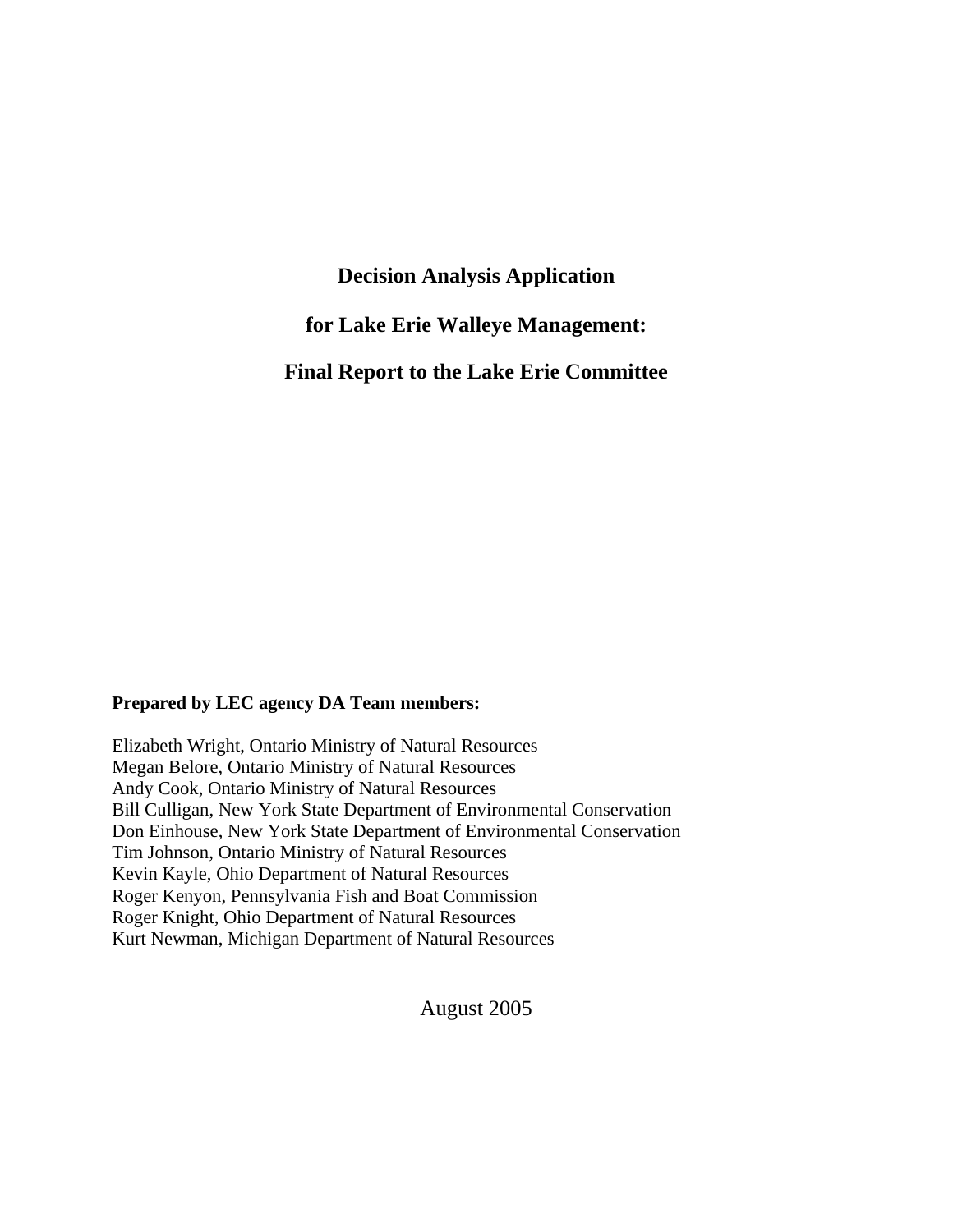# **INTRODUCTION**

Fisheries science is not exact. Fish populations vary naturally both in space and over time. Data collected are not always precise and can be plagued by measurement error, missing data points, and limited sample sizes. Predictive tools may rely on broad assumptions or on data with much variability. Tools available to managers and researchers and their analytic and predictive capabilities become more refined over time. New technologies, techniques or shifts in thinking may change the way populations are defined and managed. Management goals or policies may change over time or may be different between adjacent jurisdictions. All of the above factors, and many more, can influence fisheries management decisions. Recently, fisheries managers have begun to explore the use of formal Decision Analysis tools used frequently in business situations, to help with complex or controversial issues.

Decision Analysis (DA) models are developed to help reduce complex decisions into manageable components, allowing for the formal recognition of objectives, the incorporation of options and uncertainties, and the assessment of risks. Unique to the DA approach is that it includes key uncertainties. To break complex problems into manageable portions, DA uses a series of steps:

- 1. Management objectives,
- 2. Management options,
- 3. Unresolved uncertainties (uncertain states of nature),
- 4. Probabilities on the uncertainties,
- 5. Model to calculate the outcome of each management option for each uncertainty,
- 6. Decision tree. $<sup>1</sup>$  $<sup>1</sup>$  $<sup>1</sup>$ </sup>

1

- 7. Ranked management options,
- 

8. Sensitivity analysis (Peterman and Anderson, 1999).

The DA process forces managers to clearly identify, to themselves and to stakeholders, management objectives and management options. A formal process enables managers to recognize how uncertainty is included in complex issues, how uncertainties can be quantified, and how they are used to inform fisheries management decisions. In the end, DA will not give final management policies to managers. However, DA will help managers make more informed decisions by taking into account more information in ways not previously quantified or available.

The Lake Erie Committee (LEC) decided to explore the use of DA to help incorporate uncertainty into decision making, to include the knowledge of risks involved in various decision alternatives, and to improve the transparency to stakeholders regarding the decision process and the rationale that supports decisions regarding walleye quotas.

<span id="page-1-0"></span><sup>&</sup>lt;sup>1</sup>This step was not used in the LEC DA initiative.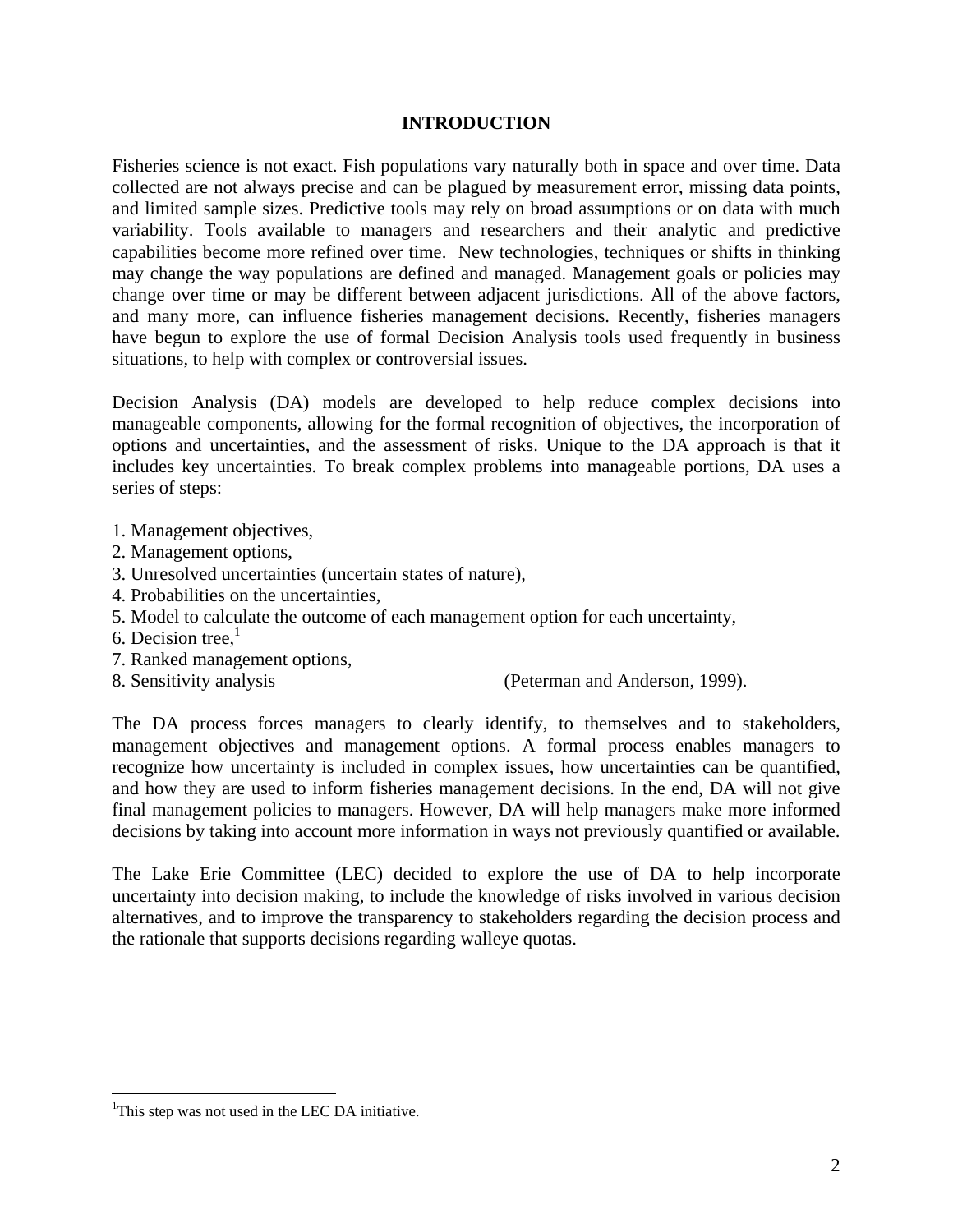# **FORMAT OF THE DECISION ANALYSIS INITIATIVE**

#### Management objectives

Management objectives are defined so they are clear and unambiguous criteria for ranking management options. The LEC agencies developed objectives for their own respective walleye fisheries. The objectives were targets based on harvest and abundance targets rather than ecosystem objectives. These objectives were then combined by the LEC into population categories in  $2004^2$  $2004^2$  as follows:

| $\le$ 15 million walleye - population in crisis                                                   |
|---------------------------------------------------------------------------------------------------|
| 15-20 million walleye - population in rehabilitation                                              |
| 20-25 million walleye - population provides low quality fisheries                                 |
| 25-40 million walleye - population in maintenance and provides fisheries that meet the objectives |
| stated by LEC member agencies                                                                     |
| $>$ 40 million walleye - population provides high quality fisheries.                              |

An explicit LEC management objective (to maintain the abundance of walleye at a specific level, preferably in the maintenance or high quality fisheries levels) was used to drive the DA model.

#### Management options

1

Management options are the alternatives from which the recommended management action will be chosen. Variation in target fishing mortality rates were chosen to be modeled. This included the use of a fixed management option approach and a feedback management option approach. With a fixed approach, the target fishing mortality rate remains constant regardless of the abundance of walleye. In contrast, a feedback, or state-dependent approach, allows the fishing mortality rate to vary with population abundance (e.g., a lower fishing mortality rate is used when the walleye population is small and a higher fishing mortality rate is used when the walleye population is large).

There are advantages and disadvantages to both approaches. An advantage of the fixed approach is that it is simple to implement and may, depending on the dynamics of the fish population, result in more stable harvests than a feedback approach. In addition, under constant rate policies, errors in abundance estimates lead to fishing rates that depart less from target fishing rates compared to feedback policies under the same circumstances. The main disadvantage to a fixed approach is that harvest is likely to be lower at high population abundances and higher at low population abundances than if a comparable feedback approach was used. The use of higher exploitation rates used at low population abundance levels has the potential to inhibit or delay rehabilitation.

An advantage of the feedback approach option is that it allows the fishery to safely exploit the resource when abundance is high, while limiting exploitation during low population abundances. Another advantage is that this option enables harvest to be reduced during periods of lower abundance to allow for more rapid recovery when combined with suitable recruitment. The main disadvantage of a feedback approach is that altering fishing rates with changing abundance may

<span id="page-2-0"></span><sup>&</sup>lt;sup>2</sup>The population abundances shown here refer to AD Model Builder runs using data up to, and including, 2003.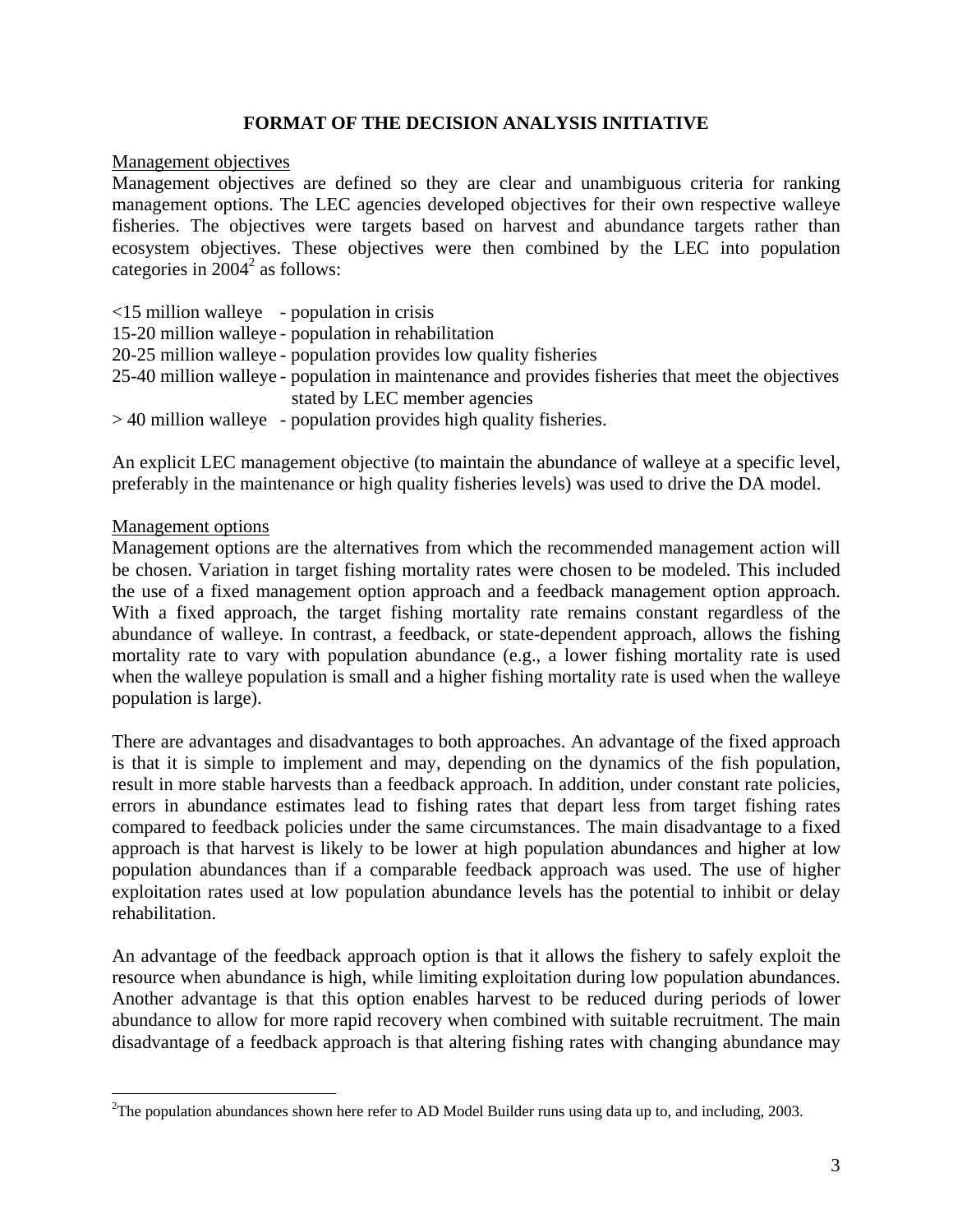result in larger decreases (or increases) in harvest from year to year than a constant fishing rate, making this option potentially difficult to implement.

#### Unresolved uncertainties (uncertain states of nature)

Uncertain states of nature are the parts of an analysis that are explicitly considered unsure. Several uncertainties were incorporated into the DA including: catchability, selectivity-at-age, natural mortality, current abundance, stock-recruitment relationship, and the relationship between angler effort and abundance. The DA Team contributed to discussions on each uncertainty incorporated into the decision analysis.

The AD Model Builder stock assessment model used by the Walleye Task Group (a statistical catch-at-age model) was used to obtain point estimates of all parameters after which a Monte Carlo Markov Chain (MCMC) algorithm was used to obtain samples from the joint posterior probability distribution of these parameter estimates. These samples represent our uncertainty about the true values of each parameter. Parameters included catchability, selectivity at age, current abundance, natural mortality, and recruitment (abundance at age 2).

The parameters of a Ricker stock-recruitment model were also estimated based on recruitment and spawning stock abundance estimates from the stock assessment model. Again, uncertainty about the stock-recruitment parameters was evaluated using an MCMC algorithm to generate one thousand combinations of stock-recruitment parameters from their joint posterior probability distributions. The range of stock-recruitment curves produced from these parameters indicated that walleye abundance could be very low before recruitment was substantially affected. Also, the DA model predicted extreme recruitment events that were beyond anything previously observed in Lake Erie. These results stemmed from the assumption that variation in recruitment was lognormally distributed in the Ricker stock-recruitment model. While recruitment patterns from the DA model may be more optimistic than warranted, the model was intended to compare the outcomes of various management strategies. As such, relative performance measures from various management strategies were considered more important than comparisons between historic and modeled recruitment.

Angler effort, in the DA model, was determined from a linear regression of observed angler effort on walleye abundance. However, high angler effort calculated by the DA model at high population abundance values was considered to be inconsistent with current trends in the recreational fishery. In addition, the lognormal error around the stock-recruitment relationship led to unrealistic, high sport harvests in rare instances. Therefore, the upper bound on angler effort was constrained in the model at 15.2 million angler hours.

Lake Erie walleye tag data and literature values were initially used to model the uncertainty in natural mortality (M) of walleye with the recognition that the impact of tag loss, tag induced mortality, and the relevance of literature values to the Lake Erie walleye population, were likely to influence the data set. A distribution of 31 data values was generated with a mean = 0.35 and standard deviation  $= 0.15$ . The distribution was composed of values derived from subsets of the full tagging data set, including both riverine and shoal spawning stocks with a wide range in estimates of natural mortality. Because we had limited confidence that the stock assessment data were fully informed and because we felt it was not unreasonable to exclude certain data points in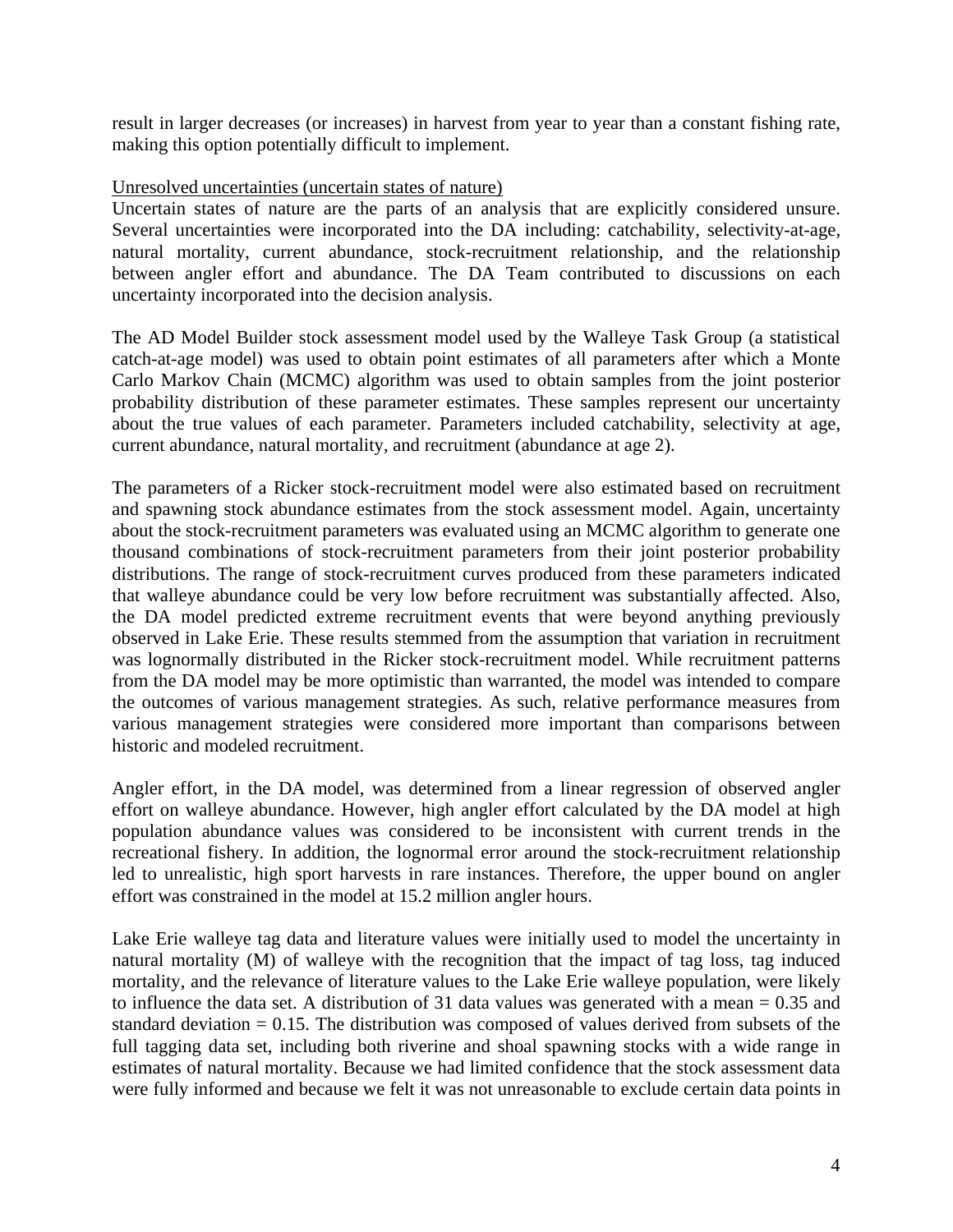the distribution of M based on information specific to Lake Erie walleye (e.g., that there are old fish in the lake), values of  $M = 0.6$  and  $M = 0.0$  were removed from the distribution. Ultimately, natural mortality was estimated from a prior distribution based on the remaining data, with assumptions of no change in M over time and fidelity to the distribution. Monte Carlo Markov Chain analysis was used to generate a probability distribution for M. The distribution was assumed to be normal with a mean  $= 0.332$  and standard deviation  $= 0.053$ . The variation among M values was minor, so M was fixed at 0.332. Since natural mortality was not independent of the stock-recruitment estimates, sensitivity analysis was deemed a better approach to addressing the uncertainty surrounding natural mortality.

# Probabilities on the uncertainties

Probabilities, or measures of how often a particular state will occur, were placed on the uncertainties of the parameters discussed above (catchability, selectivity at age, current abundance, stock size-recruitment relationship, angler effort-abundance relationship, and natural mortality). A probability distribution for all possible values for each uncertain parameter was generated using the MCMC method. This distribution described all possible alternative values for each parameter and the probability that these values would occur in the real world experienced by the Lake Erie walleye population. The DA model used this distribution to obtain a large number of samples of plausible combinations of parameter values. Because of covariance among all parameters (i.e., some parameters may be correlated with others), all parameters were described simultaneously.

# Model to calculate the outcome of each management option for each uncertainty

A model was used to calculate the consequences of each combination of a particular management option and each possible state of nature. The model was developed by fishery modeling experts Michael Jones and Wenjing Dai at Michigan State University. Additional assistance was provided by Jim Bence, Michigan State University. Funding for the development came from Great Lakes Fishery Commission Coordinated Activities Program grants. The DA Team provided input during the development of the model.

The DA model framework is as follows (from Jones' presentation to the DA Team, June 2004):

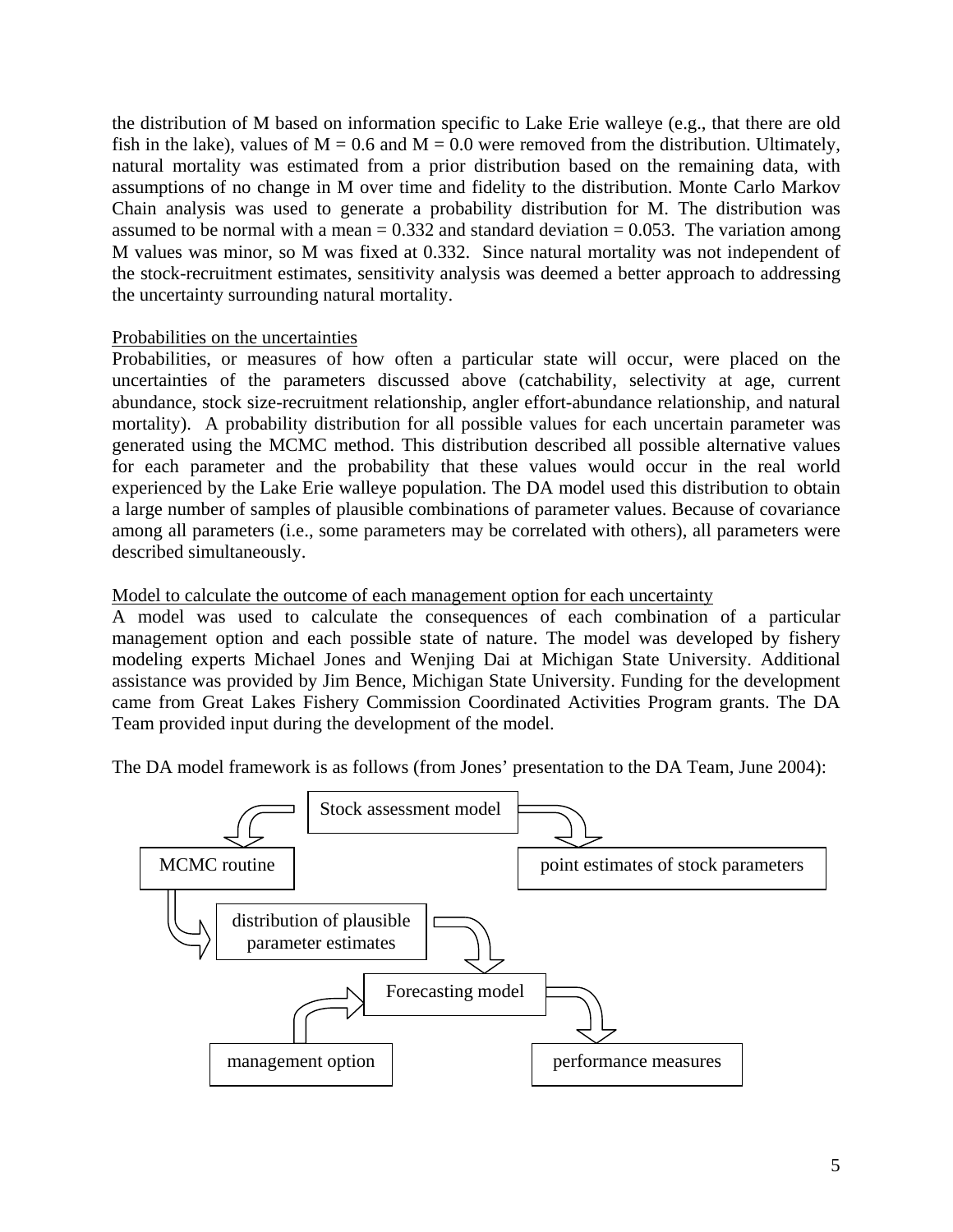The point estimates of stock parameters are the best estimates generated from the stock assessment model. The forecasting or DA model relies on several assumptions. One assumption is that the walleye population will follow a trajectory that is consistent with the historical trajectory for this population. Consequently, the model implicitly assumes there will be no substantial food web changes and no changes to the population structure beyond what has been observed previously.

The DA model is written in Visual Basic embedded into a Microsoft Excel workbook environment. The model uses outputs generated from the statistical catch-at-age stock assessment model and incorporates the outputs into a stochastic forecasting system. In this way the DA model is state dependant and not time dependent. The model evaluates the performance of management options from a variety of performance measures and estimates the risks (e.g., probabilities of persistent low population abundances) associated with management options.

The model was developed to progress through a series of calculations (from M. Jones' presentation to LEC, September 2004, and modified to reflect changes made to the model):



The series of steps shown represents one simulation. For each DA output generated, hundreds of simulations are executed. Fishing mortality was modeled such that effective effort was modified to achieve a target fishing mortality. Ages are updated so that last year's age 4 fish become the following year's age 5 fish. The Ricker model was used to estimate recruitment and the Baranov catch equation was used to estimate harvest. Fishing mortalities for commercial and recreational fisheries were modeled separately and harvests for both fisheries were estimated separately. Commercial fishing mortality was controlled by the management option being evaluated and recreational fishing mortality was controlled by population abundance.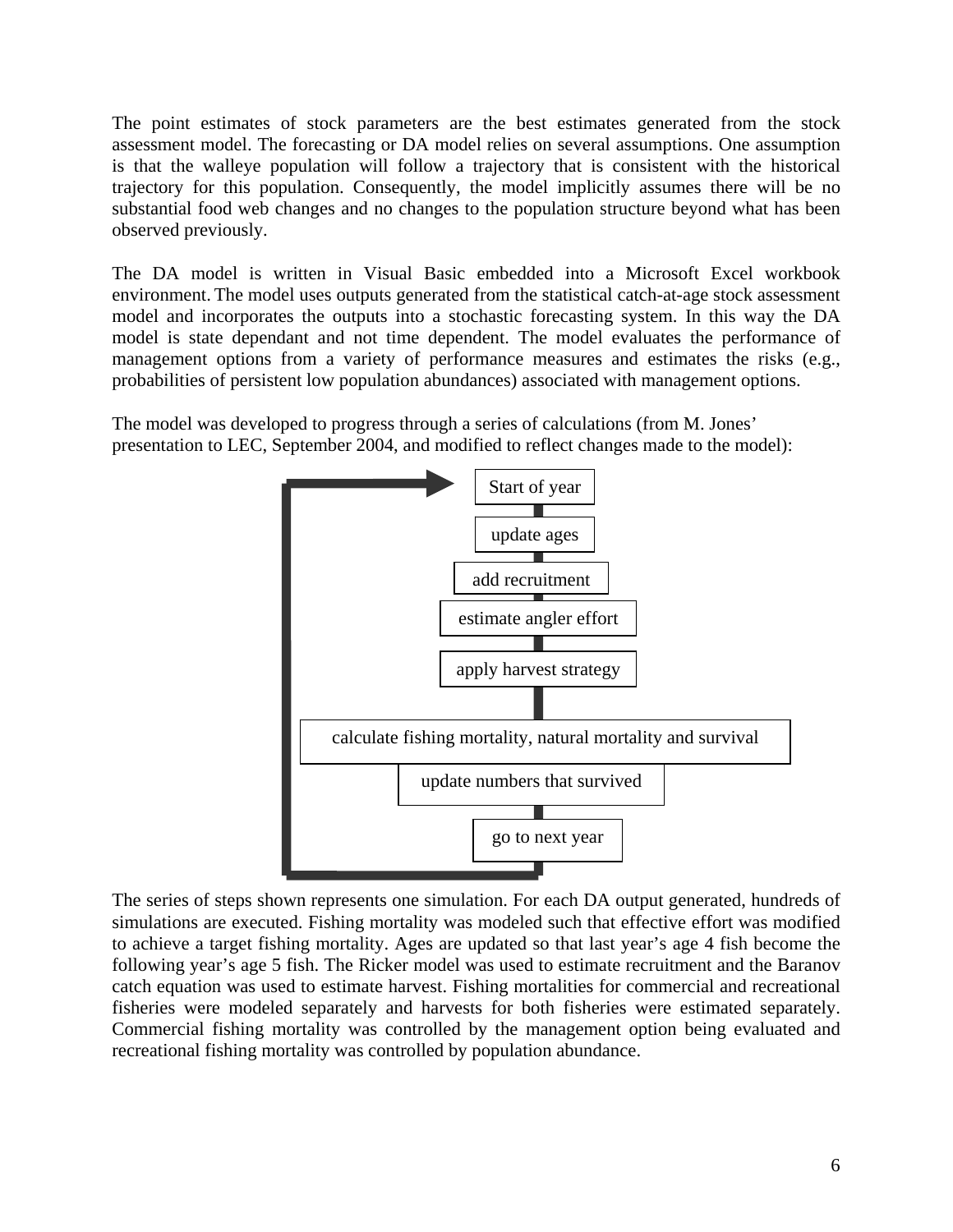The DA model parameters are based on data up to, and including, 2003. Commercial fishing mortality was modeled using scaling factors that scaled the commercial effort set within the DA model to effort observed in 2003.

It was recommended by the DA modelers that the method used by the Walleye Task Group to calculate lambda weighting values of the data sets used in the statistical catch-at-age assessments be re-evaluated. Lambda values were changed in the DA model to reflect how a few members of the DA Team thought the lambda values should be weighted. However, the DA Team recognized that further work was needed to properly re-evaluate and define the procedures for calculating and presenting lambda values. The Walleye Task Group is expected to take on this task as a formal charge from the LEC in 2005-06.

The stock assessment model and the DA model are used together. Therefore any refinements to one model must be made to the other. The DA model simulations begin at year 3. Population estimates for the first two years of the DA model come from the last two years of data in the stock assessment model. This allows the DA model to begin with the most recent stock abundance estimates available and uses them to generate recruitment values in the simulation. The DA model forecasts for 50 years, thus it generates hundreds of simulations for each year from years 3 through 50. The DA model is informed by data that came from the 2004 stock assessment model runs (i[.](#page-6-0)e., data up to, and including, data collected in  $2003$ )<sup>3</sup>.

The majority of work to develop the model took place between November 2003 and December 2004 and was completed at Michigan State University by Michael Jones and Wenjing Dai.

# Ranked management options

<u>.</u>

Management options were ranked by a series of performance measures based on model output that describe possible future states. In this way, output from the DA model was used to evaluate the performance of each management option at achieving the management objective (i.e., a walleye population  $>25$  million). Performance measures included the average population abundance over time, percent of time the population was below a target threshold (15 million and 25 million walleye were used), and the percent of time the population was below a target threshold and remained below that threshold for three or more years. Average commercial and recreational harvests over time were also used as performance measures.

Average and median population abundances over time are shown using output data, but it is also possible to show a single possible future or the variability of possible abundance estimates in any one future year.

The percent of time the population was below a target threshold is a performance measure that quantifies risk. If the population is estimated to be in the crisis category or outside of the objective maintenance/high quality categories for a high proportion of time, the management option associated with the output will not be supported. There is additional risk associated with the population abundance being below a target threshold and remaining below that threshold for

<span id="page-6-0"></span> $3$ Versions v 5.0, v 6.5 and v 6.6 of the DA model discussed in this report include data from the 2004 stock assessment model that incorporates data up to, and including, data collected in 2003. These versions of the DA model also contained the temporary changes made to weightings on likelihoods (lambda values).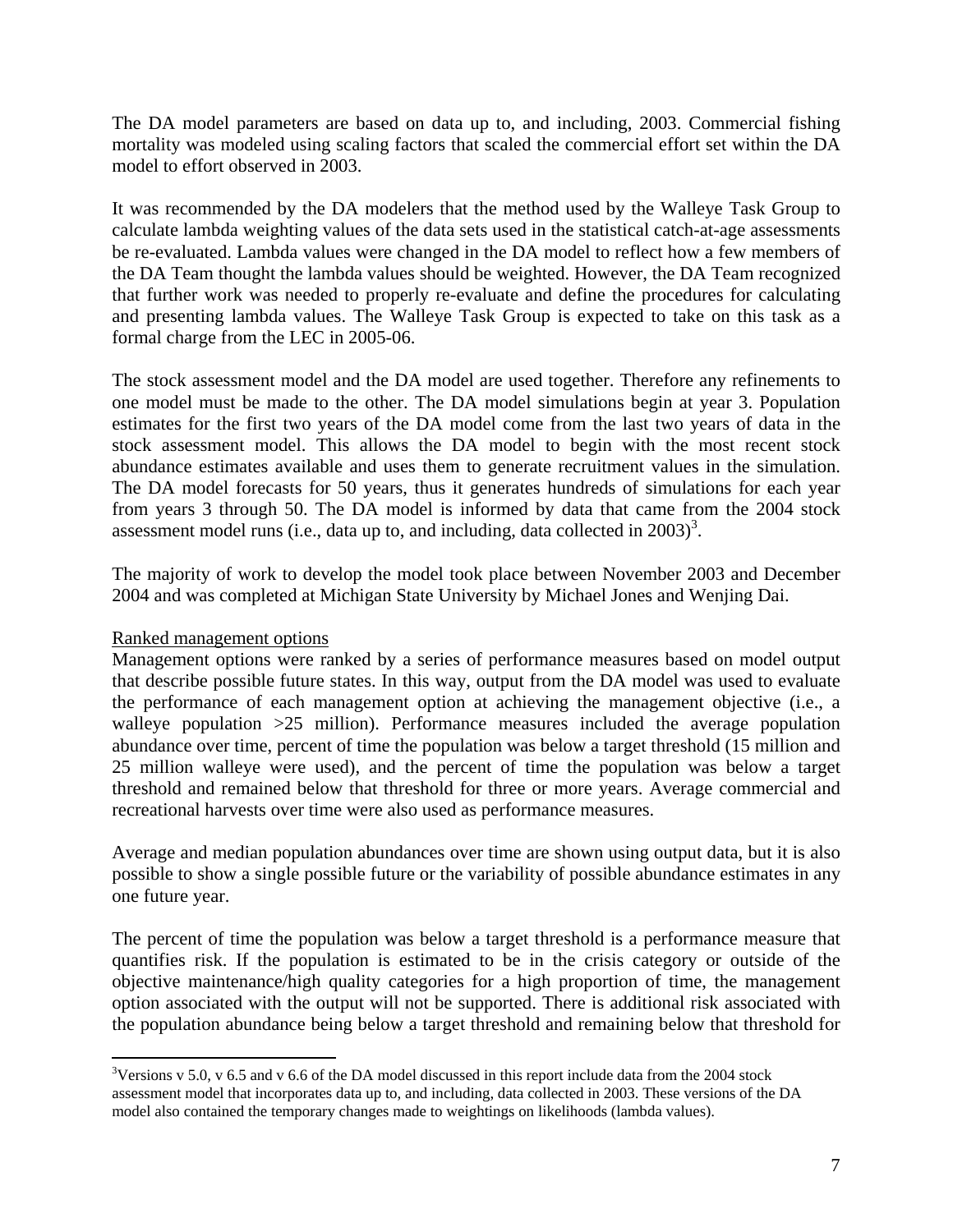an extended period of time. Three years was chosen as the recovery period because female walleye begin to attain sexually maturity at age 3, changes to sport fishing regulations require 1 to 2 years per jurisdictional procedures, and the desire by fishery managers to take actions to limit poor fishery performance to only that duration (e.g., poor fishery performance for  $>3$ consecutive years was not acceptable for achieving agency objectives).

Additional performance measures were produced for consideration. They included average commercial and recreational harvests over time, distributions of estimated abundance for a particular year, the average number of age classes that contributed to the estimated population and estimated harvests, the age composition of the estimated population and estimated harvests, and the number of times a feedback option is triggered.

## Sensitivity analysis

A key step in decision analysis is a thorough sensitivity analysis, which indicates whether the rank order of management options changes under different assumptions. A few members of the DA Team assessed the sensitivity of the DA model during the fall of 2004. During this process the DA model was updated to better reflect observed trends in the Lake Erie walleye population.

Additional sensitivity analyses were suggested during the course of the development of the DA model. One suggestion was to evaluate a series of natural mortality values such as 0.2, 0.3, and 0.4 or to evaluate a range of values from  $0.15 - 0.45$ . Another suggestion was to evaluate how changes to walleye population structure might alter the performance of a management option. A third suggestion was to evaluate the method currently used to weight data sets (i.e., lambda values).

## **FUNDING FOR DECISION ANALYSIS**

Funding for the DA initiative came from the Great Lakes Fisheries Commission Coordinated Activities Program (CAP). The first CAP grant to Michael Jones supported the September 2002 Workshop and supported the initial development of the DA model at Michigan State University. The second CAP grant to Elizabeth Wright and Kurt Newman supported the completion of the model and the second Workshop held in September 2004.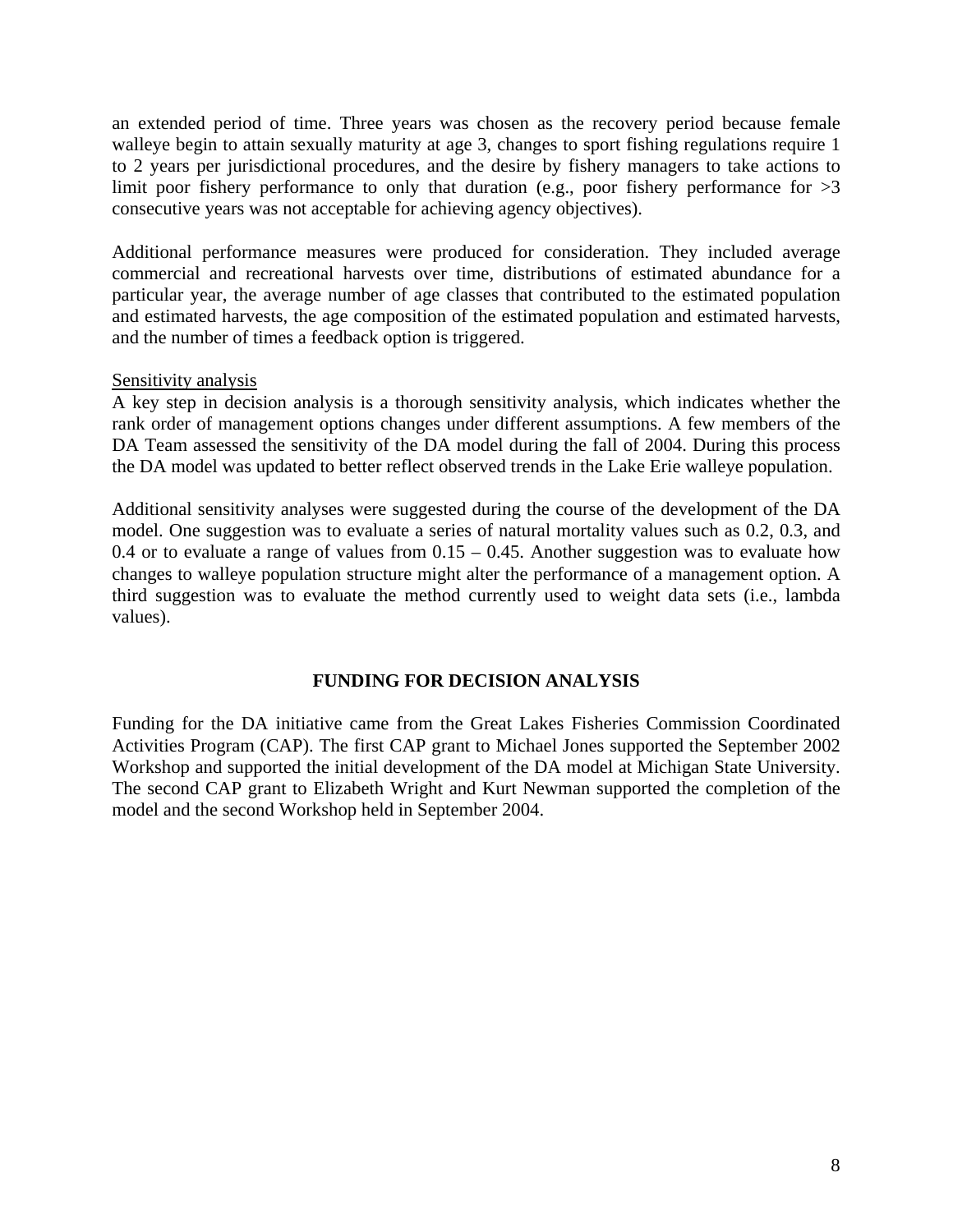# **CHRONOLOGY OF DECISION ANALYSIS DEVELOPMENT**

Meetings and workshops were held as needed to assist in the development of the DA model.

# September 26-27, 2002 Workshop I

The first workshop was held to introduce the LEC members and staff to the DA tool and describe how DA could be included in the decision making process when determining annual walleye total allowable catch.

## November 5-6, 2003 DA Team/Michigan State University Meeting

The first meeting of DA Team members from the LEC agencies and Michigan State University. Model version 4.5 was presented and discussions focussed on Workshop I, modeling sport and commercial fishing mortalities separately, stock-recruitment and natural mortality.

## February 2-3, 2004 DA Team/Michigan State University Meeting

An updated version of the model was presented and discussions focussed on analysis of spawner stock biomass trends, approaches to modeling sport fishing mortality, alternative harvest options, natural mortality, and the modeling of recreational fishing regulations.

March 8, 2004 Presentation to LEC Michael Jones gave a presentation at the pre-LEC meeting to update LEC members on progress to date on the DA model.

June 29, 2004 LEC Meeting The LEC defined agency objectives and agreed to the objective levels for Lake Erie walleye.

## June 30, 2004 DA Team/Michigan State University Meeting

An updated version of the model was presented and discussion focussed on recent changes to the model, management scenarios, gaming with the model, model refinement, natural mortality, performance measures, and how average estimated recruitment might trigger a management action.

# August 19-20, 2004 DA Team Training Workshop

An updated version of the model (v 5.0) was presented and the remaining meeting time was used to tutor a few DA Team members on the functioning and use of the model. Discussions focussed on model functions and on the method used to calculate weighting on likelihoods (lambda values) used in the model. Temporary changes were made to lambda values in the DA model.

## September 1-2, 2004 Workshop II

The second workshop was held to update the LEC members and staff on the progress to date developing the DA tool and to describe how the LEC could use the DA model to better inform their decisions regarding walleye total allowable catch.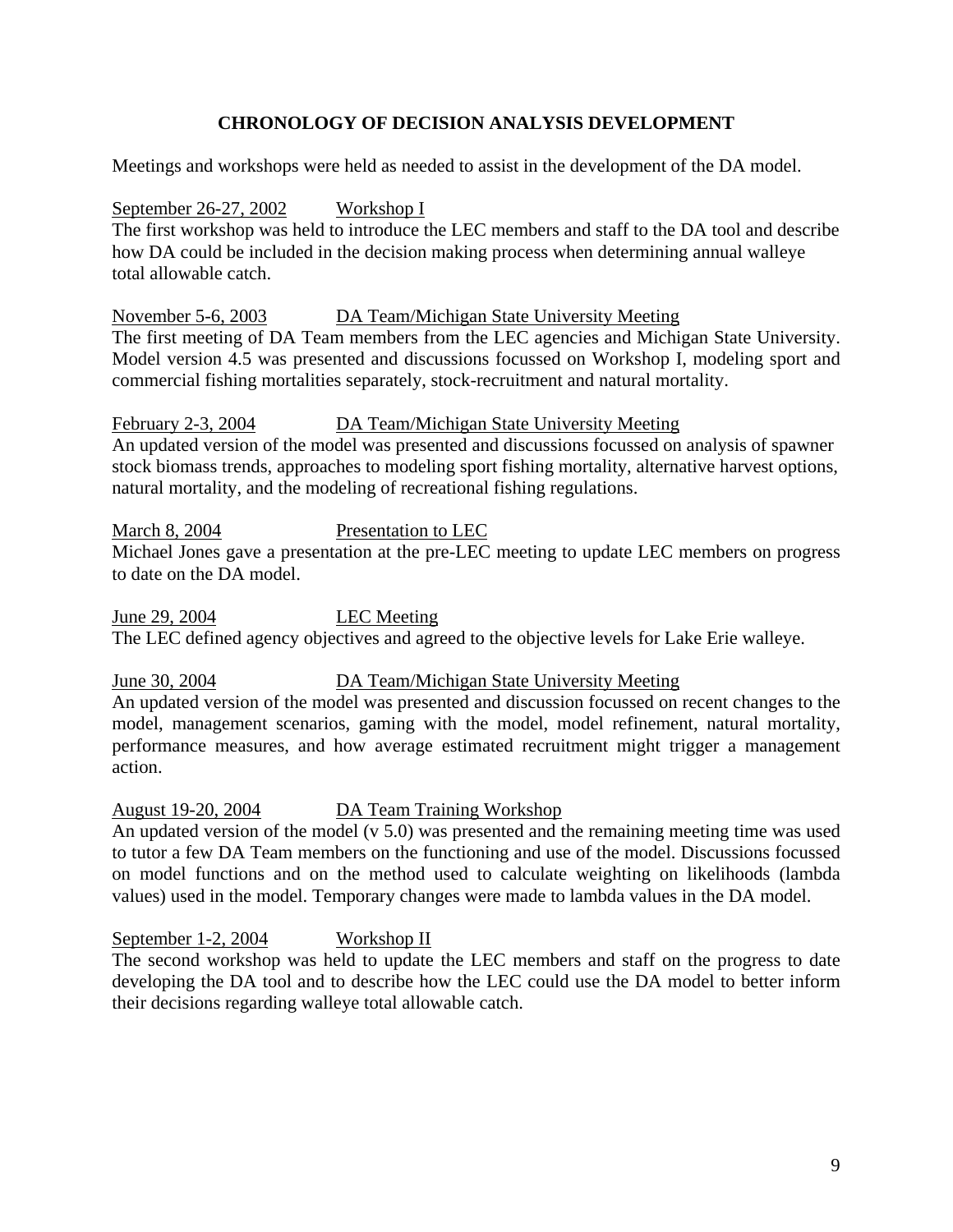## October 19-20, 2004 Walleye Task Group Meeting

The development and gaming with the most recent version of the DA model was discussed at the Walleye Task Group meeting. Several policies with associated risks were presented and discussed.

## November 18-19, 2004 LEC Meeting

An update on the gaming progress using the DA model was provided to the LEC. Guidance was given from the LEC to the Walleye Task Group to concentrate on simple feedback options.

## December 17, 2004 DA Model Distributed

An updated version of the DA model (v 6.5) was circulated by Michael Jones to the DA Team for use in modeling fishing rate scenarios.

# January 20, 2005 LEC Meeting

A meeting was held to describe to LEC members and staff specifically how the LEC could use the DA model in decision making. The LEC members were also given information about how a long-term forecasting tool could be applied to current, short-term, management decisions. Broad management options and associated risks were presented. A sliding fishing mortality approach was developed.

# March 7, 2005 Presentation to LEC

The Walleye Task Group presented two feedback management options using sliding fishing mortality, with associated risk outputs from the most recent version (v 6.6) of the DA model to LEC members and staff at the pre-LEC meeting. Another feedback management option was developed that was the product of the two options presented by the Walleye Task Group.

 $\overline{a}$ 

## March 18, 2005 Final DA Model Distributed

The final version of the DA model ( $v$  6.8<sup>[4](#page-9-0)</sup>) was provided by Michael Jones to the DA Team.

<span id="page-9-0"></span><sup>&</sup>lt;sup>4</sup>Version v 6.8 of the DA model includes data from the 2005 stock assessment model that incorporates data up to, and including, data collected in 2004. This version of the DA model reverted back to the original method used to calculate weightings on likelihoods (lambda values).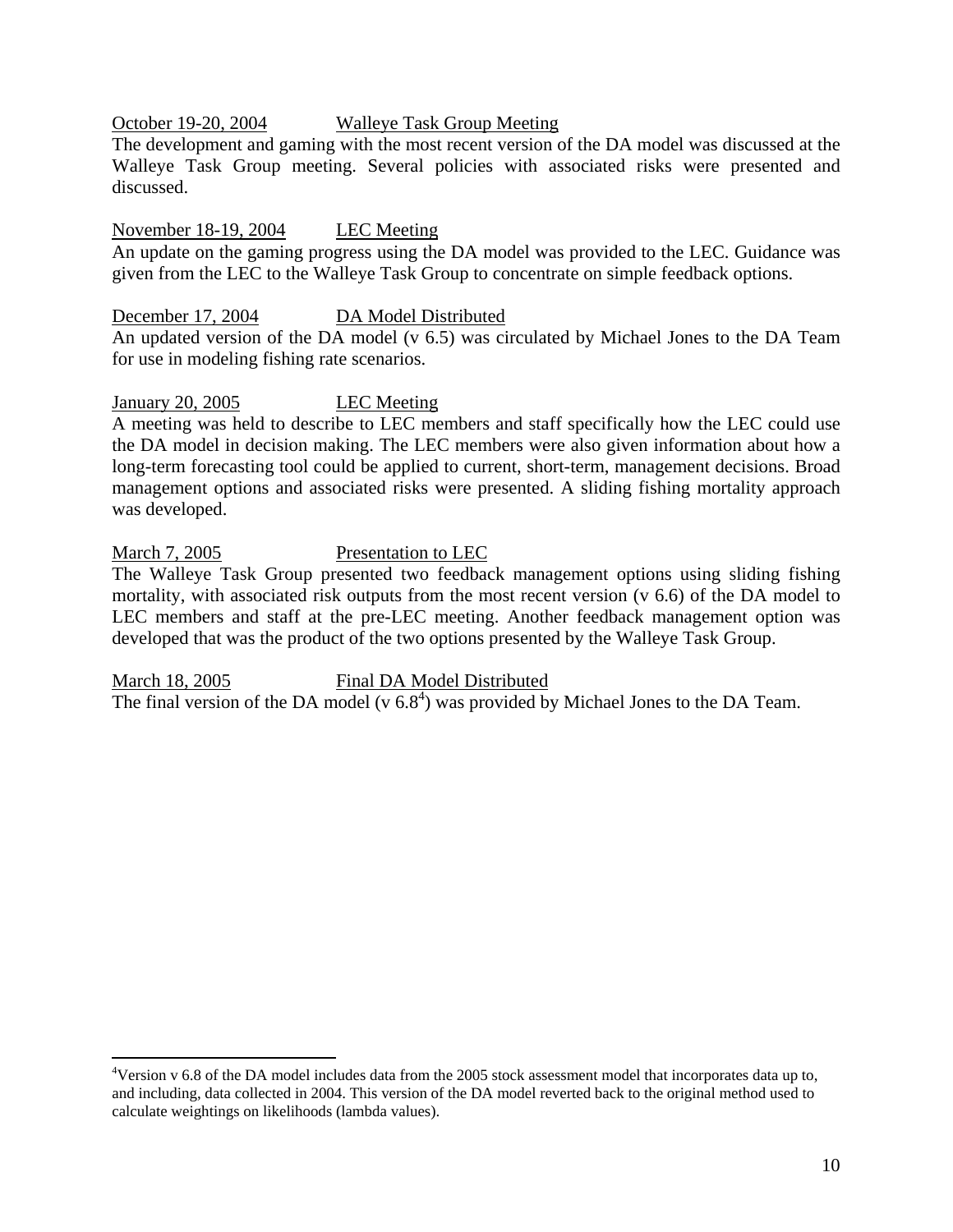#### **MANAGEMENT OPTIONS**

Evaluation of the DA model output showed that there were minor, though not irrelevant, differences, in reaching population targets and thresholds, between fixed and feedback approach options. The LEC decided to use a feedback approach to reduce fishing mortality when the population abundance was low and take advantage of high abundance by increasing fishing mortality. Five management options developed by the LEC, all using a feedback management approach are outlined<sup>5</sup>.

Option 1

 $\overline{a}$ 

In the first option fishing mortality (F) changed at clearly delineated stepped intervals. In this option, actual F values were not identified but were multiples of F from the last year of the AD Model Builder run (i.e., 2003).



 $\le$ 15 million walleye - F = 0.5x, a lower fishing rate to cut back 15-20 million walleye -  $F = x$ , keeping the same fishing rate as in 20-25 million walleye category but prepare stakeholders if projections estimate future abundance to be below 15 million walleye 20-25 million walleye -  $F = x$ , conservative fishing rate 25-40 million walleye -  $F = 1.5x$ , a higher, constant fishing rate  $>$  40 million walleye - F = 2x, a higher fishing rate to take advantage when risk is low

This option was included to illustrate the stepped approach. Subsequent options did not include stepped intervals because the LEC decided that this approach may be more difficult to implement and had the potential to create confusion. For example, population abundances that were at the boundary between two fishing mortality rates could be argued to belong to different categories (e.g., 25 million walleye could be considered in the 20-25 million walleye category with an  $F=x$ , or in the 25-40 million walleye category that had an  $F=1.5x$ ). Furthermore, the large decrease (or increase) in fishing rate between steps could negatively impact both the commercial and sport fishing industries.

<span id="page-10-0"></span><sup>&</sup>lt;sup>5</sup>During the development of the model, members of the DA Team did develop a variety of other management options that were not presented in this report.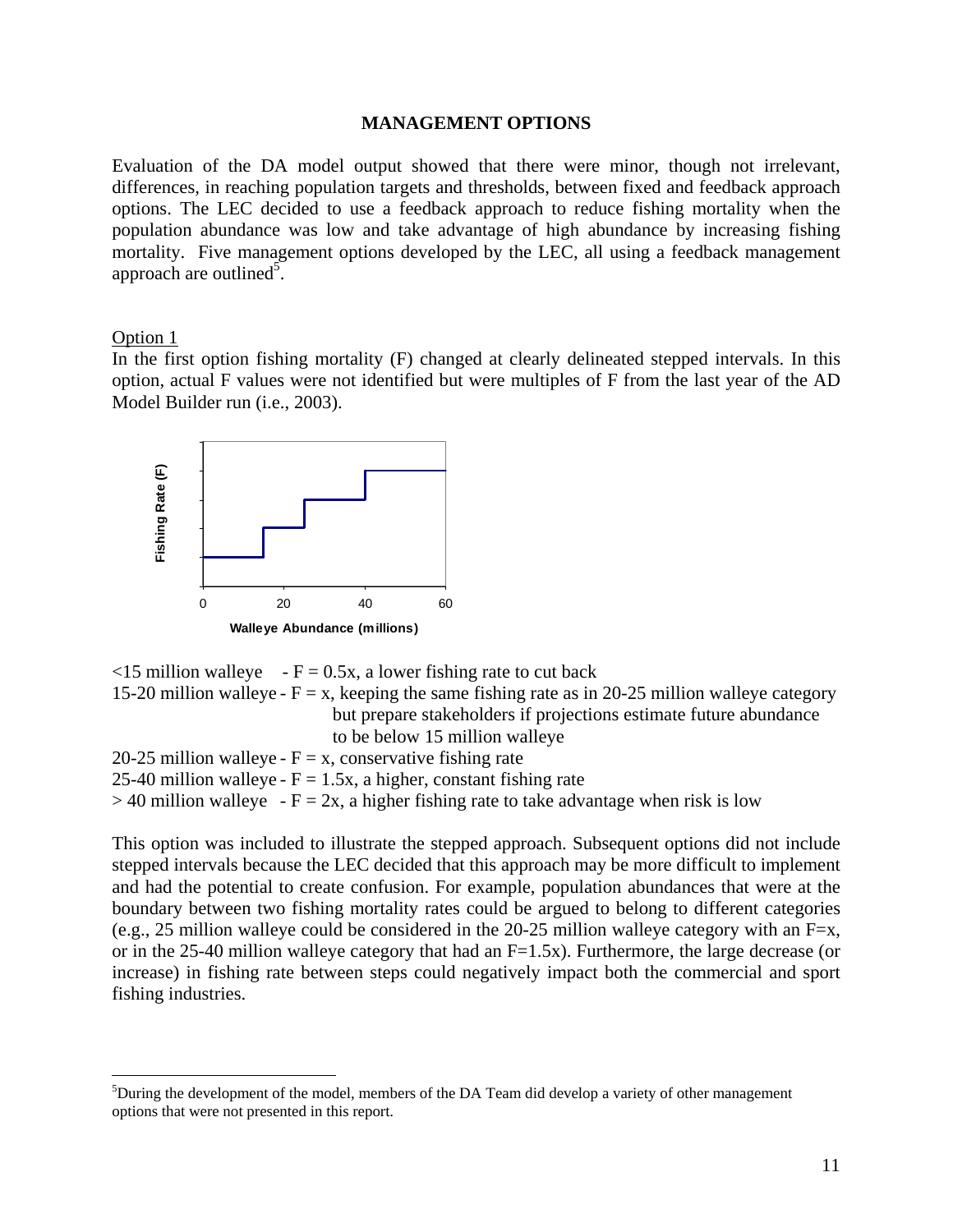Option 2

In the second option fishing mortality was fixed when the population abundance was <15 million or >40 million walleye. When the population abundance was in the crisis category of <15 million walleye, no fishing was permitted. The upper fixed fishing mortality, for population abundances in the high quality fisheries category, was set at a rate that was consistent with commercial harvest of  $F_{0.1}$ . At abundance levels in the middle range from 15-40 million walleye, the approach used variable fishing mortality, or sliding F, that scaled with the population abundance. In the rehabilitation category, there was a narrow range of F values chosen to allow a rapid response to lowering population abundances. A wider range of F values were used when the population abundance was in the low quality fisheries and maintenance categories.



 $\le$ 15 million walleye - F = 0.0 15-20 million walleye -  $F = 0.175 - 0.2$ 20-40 million walleye -  $F = 0.2 - 0.4$  $> 40$  million walleye - F = 0.4

#### Option 3

 $\overline{a}$ 

In the third option fishing mortality was fixed when the population abundance was within the crisis category, <15 million, at a rate that was lower than rates used during the Coordinated Percid Management Strategy<sup>[6](#page-11-0)</sup>. A fixed rate was also used when abundance was  $>40$  million walleye. As in the previous option, a fishing mortality rate consistent with commercial harvest of  $F_{0,1}$  was applied in the high quality category. At abundance levels in the middle range from 15-40 million walleye, the approach used variable fishing mortality, or sliding F, that scaled with the population abundance. Fishing mortality in this option differed from the previous option when the population abundance was 15-20 million walleye by using a wider, and lower, range of F values. In the maintenance category fishing mortality remained the same as in the previous option, ranging from 0.2 to 0.4.

<span id="page-11-0"></span><sup>6</sup> Targeted F values for Coordinated Percid Management Strategy years 2001 targeted F=0.144; 2002 targeted F=0.187; 2003 targeted F=0.250. Mean F=0.194.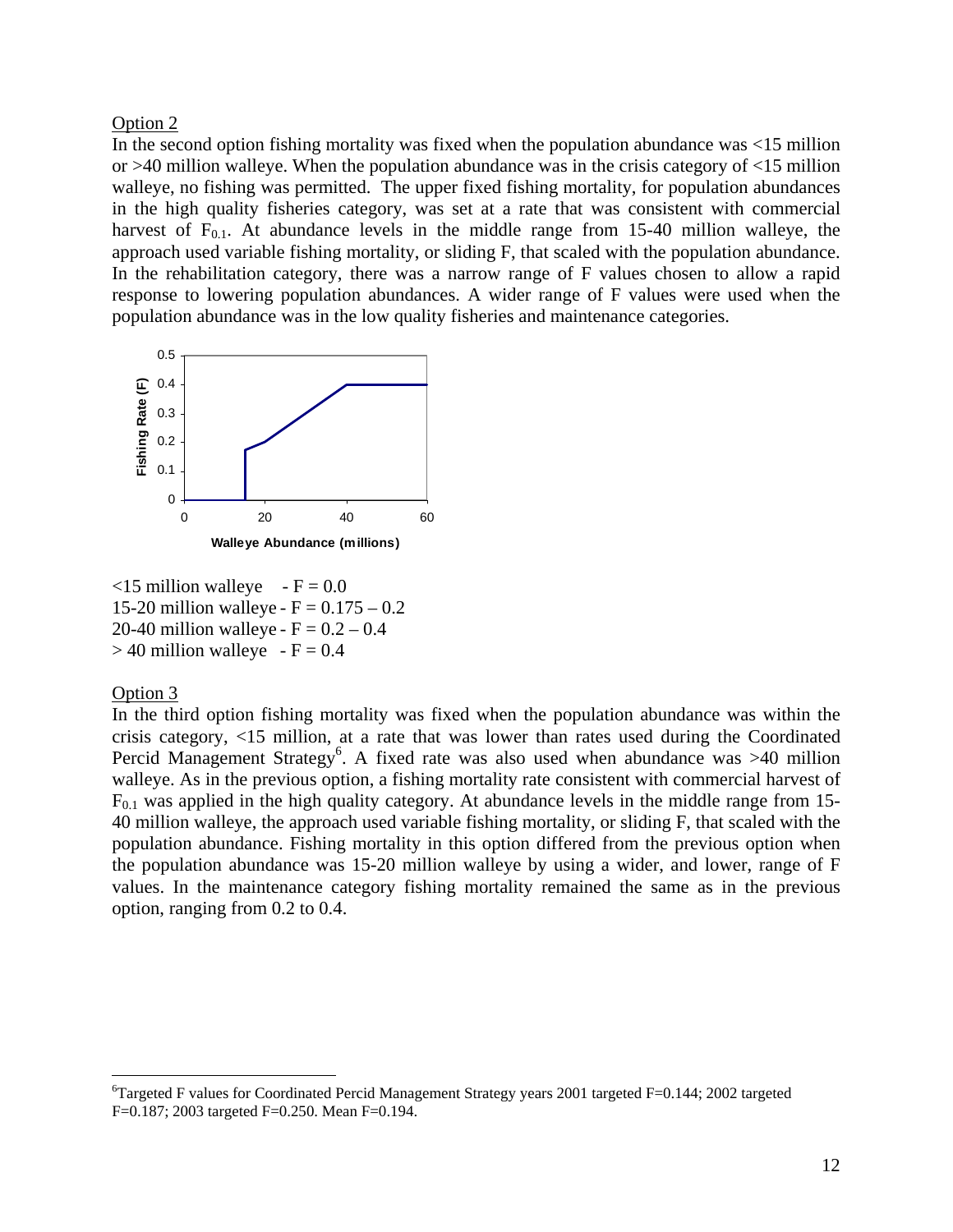

 $<$ 15 million walleye - F = 0.1 15-20 million walleye -  $F = 0.1 - 0.2$ 20-40 million walleye -  $F = 0.2 - 0.4$  $> 40$  million walleye - F = 0.4

#### Option 4

In the fourth option fishing mortality was fixed when the population abundance was <15 million or >40 million walleye. As in Options 2 and 3, when the population abundance was within the crisis category the fishing mortality rate was set at a rate that was lower than rates used during the Coordinated Percid Management Strategy. In the high quality fishing category fishing mortality rate was set at a level consistent with the mean F value for fully recruited walleye caught in 1978-2004. In this option the sliding F values extended from  $F=0.1$  to  $F=0.35$ . This option was generally considered to be more conservative than Option 3 and provided more fish of older ages. The intention behind increasing the numbers of older walleye in the population was that more of the older walleye would migrate into the central and eastern basins and support fisheries in those basins.



 $<$ 15 million walleye - F = 0.1 15-40 million walleye -  $F = 0.1 - 0.35$  $> 40$  million walleye  $-F = 0.35$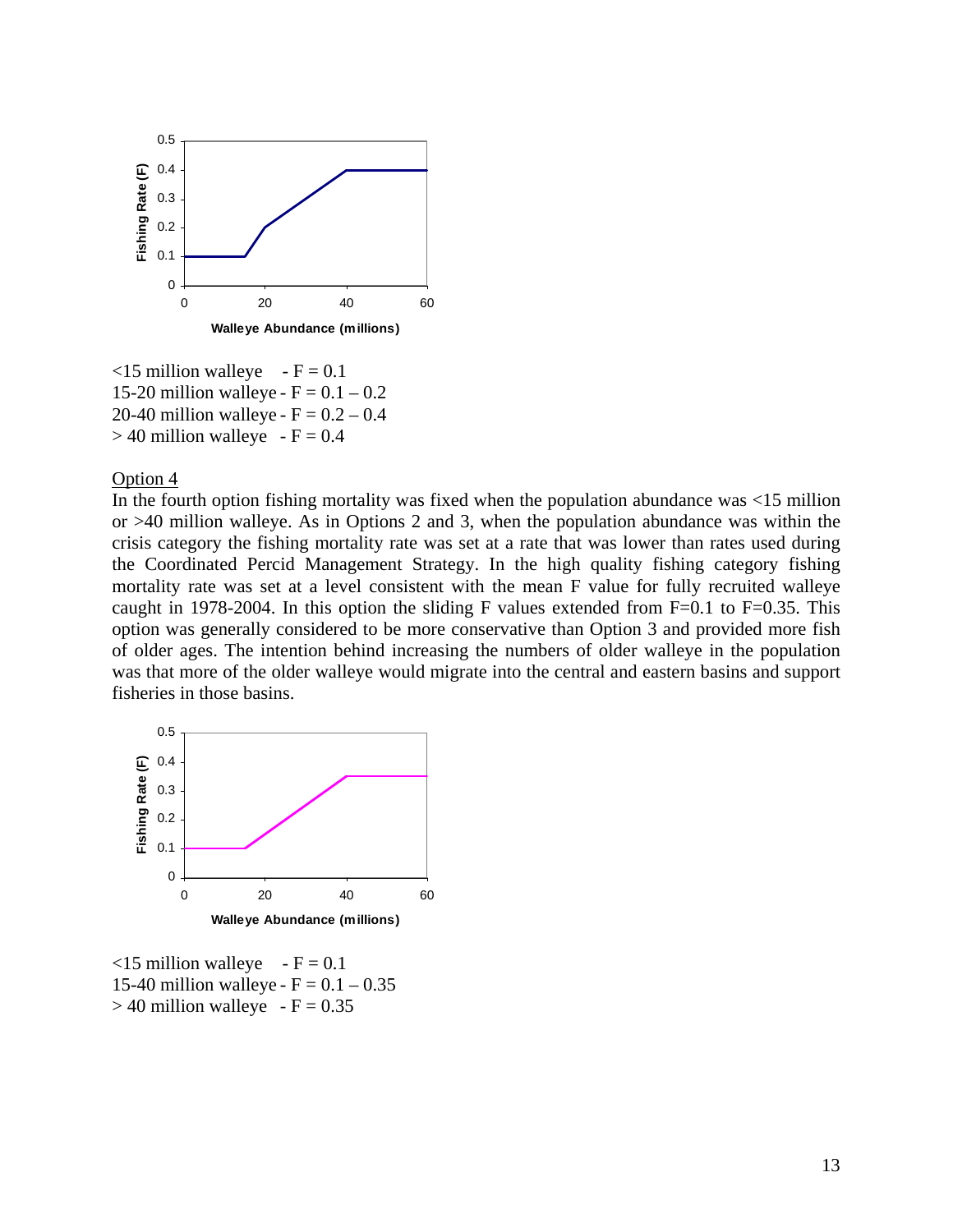#### Option 5

The fifth option combines Options 3 and 4 with fishing mortality fixed in the crisis and high quality population categories. When the population was  $\langle 15 \text{ million}$  walleye, F was lower than rates used during the Coordinated Percid Management Strategy. At population abundances >40 million walleye the fishing mortality rate was set at a level consistent with the mean F value for fully recruited walleye caught in 1978-2004. At abundance levels from 15-40 million walleye, the approach used variable fishing mortality, or sliding F, that scaled with the population abundance. Fishing mortality in this option declined relatively quickly as abundance decreased from 20 million to 15 million walleye. When the population ranged from 20-40 million walleye the fishing mortality rate varied from 0.2 to 0.35.



 $\le$ 15 million walleye - F = 0.1 15-20 million walleye -  $F = 0.1 - 0.2$ 20-40 million walleye -  $F = 0.2 - 0.35$  $> 40$  million walleye  $-F = 0.35$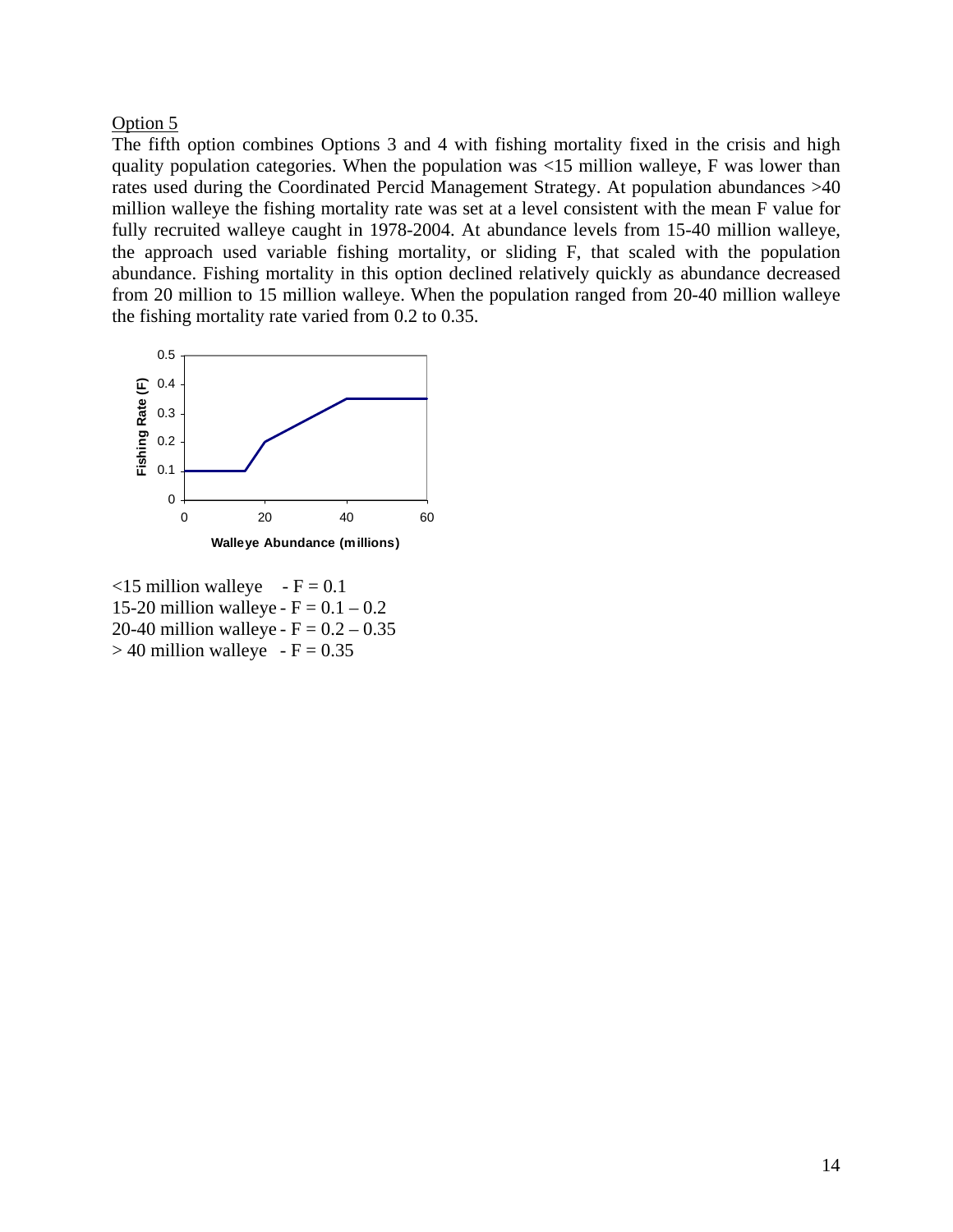#### **PERFORMANCE MEASURES**

The outcomes from the DA model can be compared among management options to evaluate their performance at achieving management objectives (e.g., a walleye population  $>25$  million), including the performance of each option at recovering from population abundances in the crisis level and return to maintenance or high quality fisheries categories. The performance measures can also be used to show differences among options.

Each execution of the DA model ran 990 simulations generating output that showed possible future states projected 50 years into the future. DA model version v 6.6 was used to generate output values for a variety of performance measures shown in the following table for each management option.

| Performance measure'                                                                                     | N <sub>0</sub><br>fishing | Option | Option<br>2 | Option<br>3 | Option<br>4 | Option<br>5 |
|----------------------------------------------------------------------------------------------------------|---------------------------|--------|-------------|-------------|-------------|-------------|
| mean number of $2+$ walleye<br>(in millions)                                                             | 60.8                      | 48.6   | 46.3        | 46.1        | 48.0        | 47.4        |
| mean number of 4+ walleye<br>(in millions)                                                               | 33.7                      | 16.9   | 14.9        | 14.8        | 16.2        | 15.8        |
| % years below 15 million walleye                                                                         | 0%                        | 0.9%   | 1.2%        | 1.3%        | 0.7%        | 1.0%        |
| % of years $\leq 15$ million<br>walleye that abundance<br>remained $<$ 15 million for 3 or<br>more years | 0%                        | 3.7%   | 2.9%        | 2.7%        | 3.2 %       | 4.0%        |
| % years below 25 million walleye                                                                         | 2.7%                      | 13.4%  | 16.9%       | 16.8%       | 13.8 %      | 15.3 %      |
| % of years $\leq$ 25 million<br>walleye that abundance<br>remained $<$ 25 million for 3 or<br>more years | 7.8%                      | 12.1%  | 11.9%       | 12.5%       | 11.5 %      | 11.5 %      |
| Mean harvest for sport and<br>commercial fisheries combined<br>(in millions)                             | $\overline{0}$            | 8.3    | 9.7         | 9.7         | 9.4         | 9.4         |

The long-term performance of a chosen management option is applied to the current knowledge of the walleye population using the statistical catch-at-age stock assessment model. Data on the current and projected short-term future of the walleye population will be used to calculate total allowable catch of walleye using the fishing mortality strategy outlined in the chosen management option.

 $\overline{a}$ 

<span id="page-14-0"></span> $^7$ All performance measures data presented in this table was generated using DA model v 6.6 that includes data from the 2004 stock assessment model, incorporating data up to, and including, data collected in 2003, and includes the temporary changes made to weightings on likelihoods (lambda values).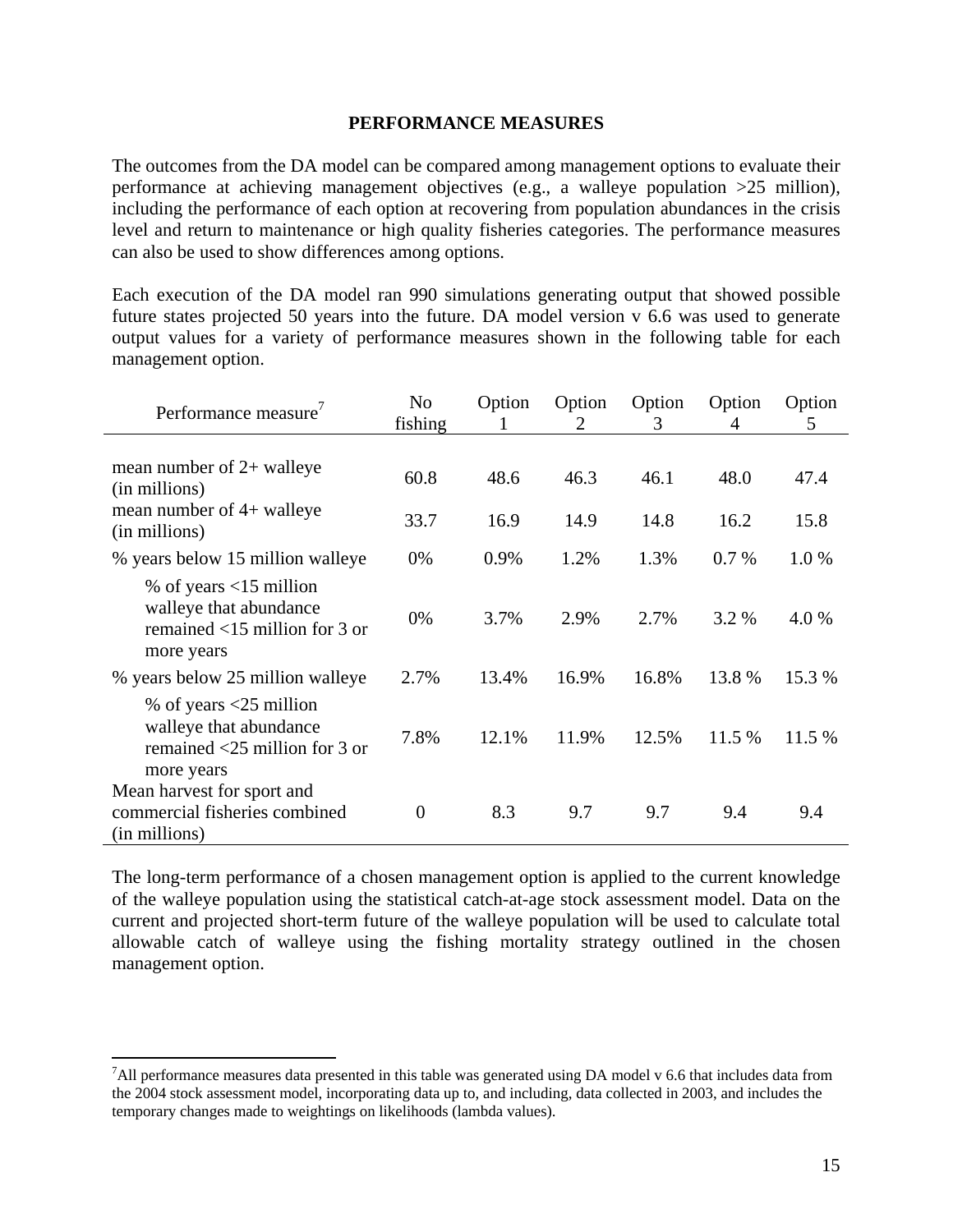#### **2005 CHANGES TO THE DA MODEL**

The final version (v 6.8) of the DA model was updated in March 2005 to incorporate 2004 walleye data. Natural mortality was no longer modeled as an uncertainty upon recommendation from the Walleye Task Group. The Walleye Task Group decided that the DA modeled point estimate of natural mortality was not substantially different from the value that had been used in recent years (i.e., M=0.32) and that there was insufficient rationale for a change to the modeled value for natural mortality. The value M=0.32 had good foundation when determined originally using tag data and had consistently been used for stock assessment. Therefore, the value used in catch-at-age assessments would continue to be M=0.32 and this value of M would also be used in the DA model.

Version 6.8 used the original method of calculating data set weighting lambdas, as used by the Walleye Task Group in the stock assessment model. Alteration to the method used to calculate lambdas was deferred to 2006 when a complete evaluation could be made.

Changes to the DA model meant that the model needed to be run again for each management option. Option 1 was not modeled again. Each execution of the DA model ran 990 simulations generating output that showed possible future states that projected 50 years into the future. DA model v 6.8 was used to generate output values for the performance measures shown in the following table.

| Performance measure <sup>8</sup>                                                                                 | No             | Option | Option | Option | Option |
|------------------------------------------------------------------------------------------------------------------|----------------|--------|--------|--------|--------|
|                                                                                                                  | fishing        | 2      | 3      | 4      | 5      |
|                                                                                                                  |                |        |        |        |        |
| mean number of $2+$ walleye<br>(in millions)                                                                     | 51.5           | 42.1   | 41.9   | 43.0   | 42.6   |
| mean number of 4+ walleye<br>(in millions)                                                                       | 29.1           | 14.1   | 14.1   | 15.2   | 14.8   |
| % years below 15 million walleye                                                                                 | $\overline{0}$ | 1.3    | 1.4    | 0.8    | 1.1    |
| % of years $<$ 15 million walleye<br>that abundance remained $<$ 15<br>million for 3 or more years               | 2.9            | 1.7    | 2.0    | 2.8    | 3.5    |
| % years below 25 million walleye                                                                                 | 8.6            | 20.2   | 20.1   | 17.8   | 18.0   |
| % of years $\langle 25 \rangle$ million walleye<br>that abundance remained $<$ 25<br>million for 3 or more years | 15.5           | 14.0   | 14.1   | 13.7   | 14.2   |
| Mean harvest for sport and commercial<br>fisheries combined (in millions)                                        | $\theta$       | 8.3    | 8.3    | 7.8    | 8.0    |

 $\overline{a}$ 

<span id="page-15-0"></span> ${}^{8}$ Performance measures data presented in this table was generated using DA model v 6.8 that incorporated data from the 2005 stock assessment model up to, and including, data collected in 2004 and the original method used to calculate weightings on likelihoods (lambda values).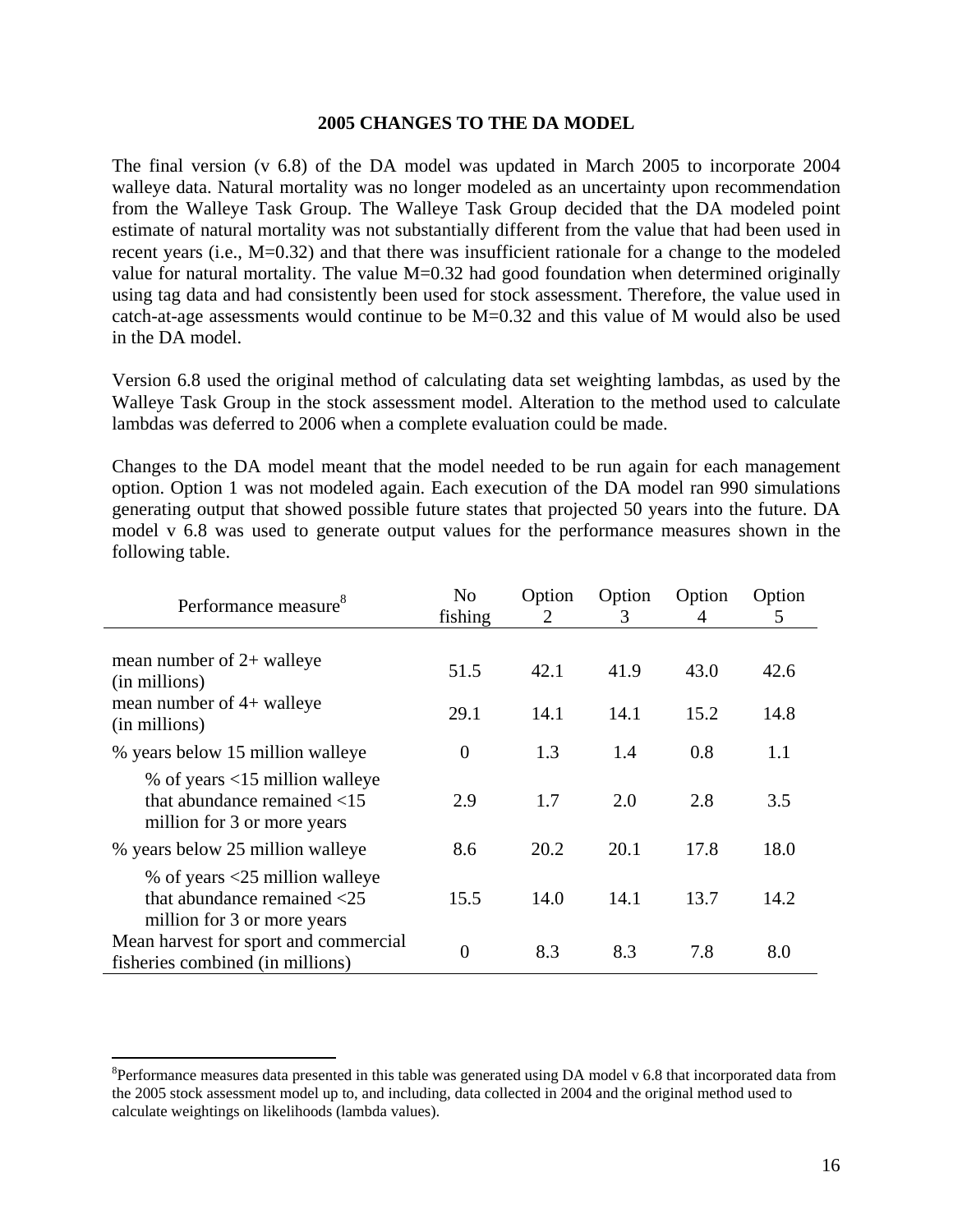#### **CONCLUSIONS**

The DA model describes the long-term outcome of simulated fishing management options. Decisions should be made using the output of the model to rank alternative options based on their performance at achieving clear management objectives. The performance of one option relative to one another may provide valuable information.

The DA model simulations indicated that the Lake Erie walleye population is influenced more by recruitment than by fishing mortality at rates examined by the group. As a result, more than one management option can perform well and meet stated management objectives. Management options may have similar simulated future trajectories, which makes ranking management options difficult particularly when the population abundance is in the crisis level (i.e., <15 million walleye).

Once a management option has been approved, we recommend that it be used for several years before the model is updated and used again. The DA model is designed to be used as a strategic tool, rather than a tactical tool, and should be used to evaluate new management options or to reevaluate a management option based on new information. The DA model is applicable to the Lake Erie walleye population until additional information is provided that might change what is currently known about this population (e.g., additional information on natural mortality, stock structure, etc.).

It is important to recognize that in the first few years of implementation of a new management option, the walleye population will be driven by the current situation (i.e., the structure and abundance of the population at the time that a new management option is initiated). Therefore, the effects of a new management option on the population may not be evident for several years.

The LEC decided to proceed with Option 5 in 2005 (<15 million walleye  $F = 0.1$ ; 15-20 million walleye F = 0.1 – 0.2; 20-40 million walleye F = 0.2 – 0.35; > 40 million walleye F = 0.35). This option was designed to reduce exploitation when walleye abundance was low, and safely exploit the resource when abundance is high. This option enabled older walleye to survive and migrate eastward to support central and eastern basin fisheries and create a broad distribution of benefits throughout the lake consistent with Lake Erie Fish Community Goals and Objectives (Ryan et al., 2003).

The use of DA in fisheries management has increased in recent years and is intended to help managers make better informed decisions and help them to share the rationale for their decisions with stakeholders. Implementing management options that have been evaluated using a DA model does not guarantee a specific outcome. Despite better informed decision making, poor recruitment or errors in estimations could still occur. However, modeling uncertainty has helped to quantify unknowns specific to the Lake Erie walleye population and has provided managers with informed expectations of a resource that is constrained by recruitment and mortality. Perhaps more importantly, the DA process has been openly discussed among LEC managers and with stakeholders. Management objectives were developed and shared with stakeholders reflecting a substantial move toward increased transparency with stakeholder groups.